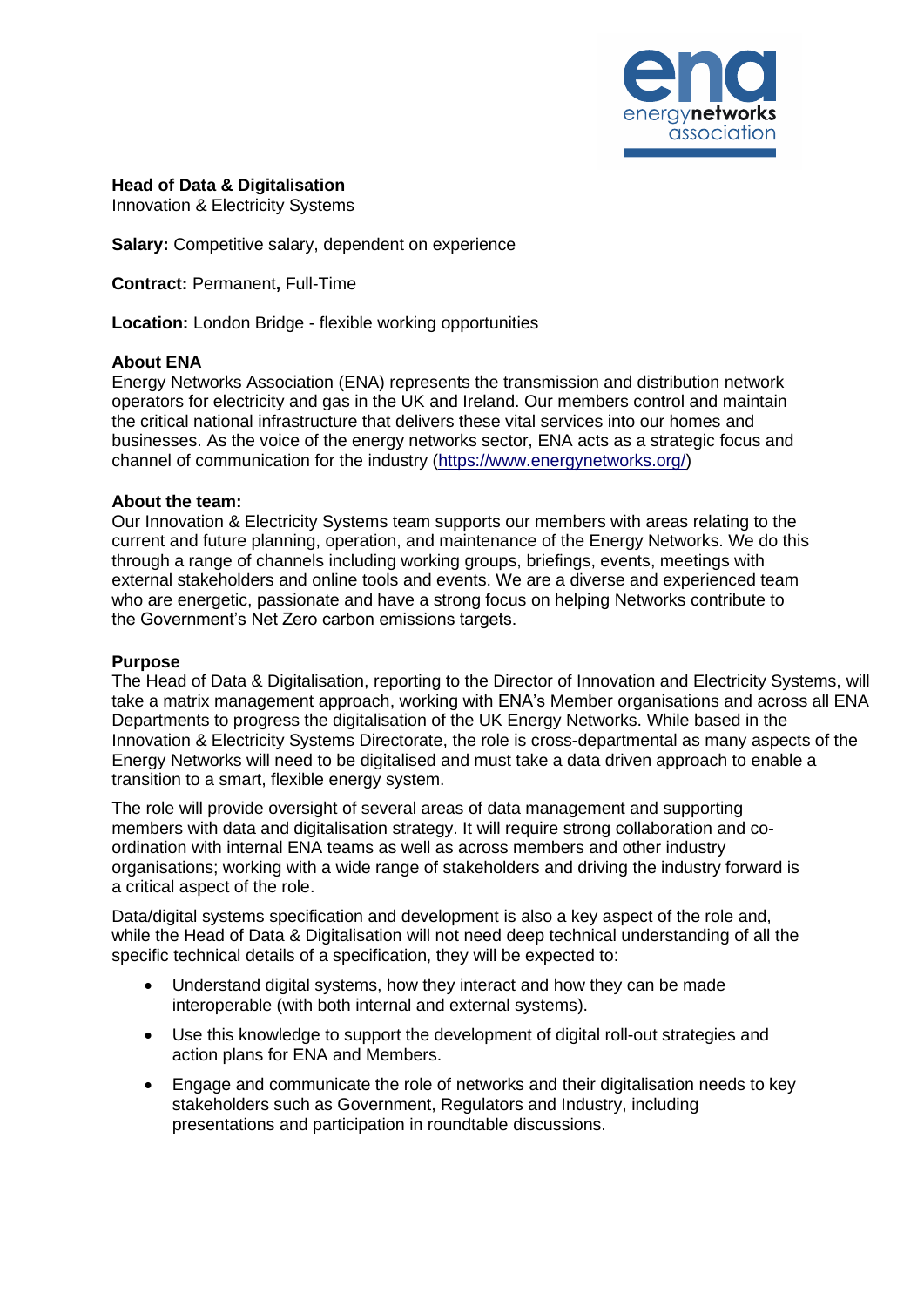- Facilitate requirements definition and production of corresponding scoping and specification documents. This including discussing technical details with suppliers and Members, as well as undertaking the relevant procurement activities.
- Manage the implementation programme of digital systems.
- Manage the general operation and evolution of the ENA digital systems and databases that support members. This includes the processes and procedures that support the systems, ongoing vendor management and change management.
- Support the development of future digitalised systems and capabilities, both within ENA and with Members.
- Facilitate meetings and workshops, including associated administration.

The Head of Data & Digitalisation will need to ensure effective implementation across ENA and Members. This will involve activities such as the co-ordination of training (either internal or external) and stakeholder engagement to disseminate and educate stakeholders. In addition, once these systems have been implemented, the Head of Data & Digitalisation will be responsible for seeking and co-ordinating feedback from users and continuously improving our suite of digital solutions.

The Head of Data & Digitalisation will be responsible for owning and updating ENA's internal data governance processes. This includes ensuring that relevant data training (which could be internal and/or external) is delivered to new starters and all ENA staff at regular intervals to ensure compliance with data governance processes.

A key part of the role is to manage and participate in a number of internal and external data and digitalisation working groups, including the ENA Data & Digitalisation Steering Group, and assist in the delivery of actions and projects emerging from these groups.

# **Experience & Skills**

The ideal candidate would have 3-5 years of experience in developing, operating and managing digital systems and initiatives. This includes specifying the development and then implementing new systems. Therefore, a sound technical knowledge of data architecture, modelling, data standards, governance, Geographic Information Systems (GIS) and ICT systems is essential.

Additional experience including defining strategy, project management, procurement processes, and contract management of third-party suppliers through service implementation and operation would also be beneficial.

Experience of working in, or with, the energy sector is not essential, but would be advantageous.

Candidates must have good communication and presentational skills, initiative and self-motivation and a detail-oriented approach to delivery. Building positive and productive relationships with colleagues, Members, external stakeholders and commercial partners will be important in this role.

### **Key Responsibilities/Accountabilities**

The Head of Data & Digitalisation will be responsible for assisting with key ENA work areas, which include, but are not limited to the following:

- Lead and manage various Member-led data and digitalisation solutions and initiatives from the ENA Data & Digitalisation Steering Group and other relevant working groups, working with other Heads of, as required.
- Coordinate and draft system specifications drawing on internal and external expertise.
- Support the implementation of new digital systems.
- Apply continuous improvement practices to digital systems and collaborate delivery partners in order for this to be achieved.